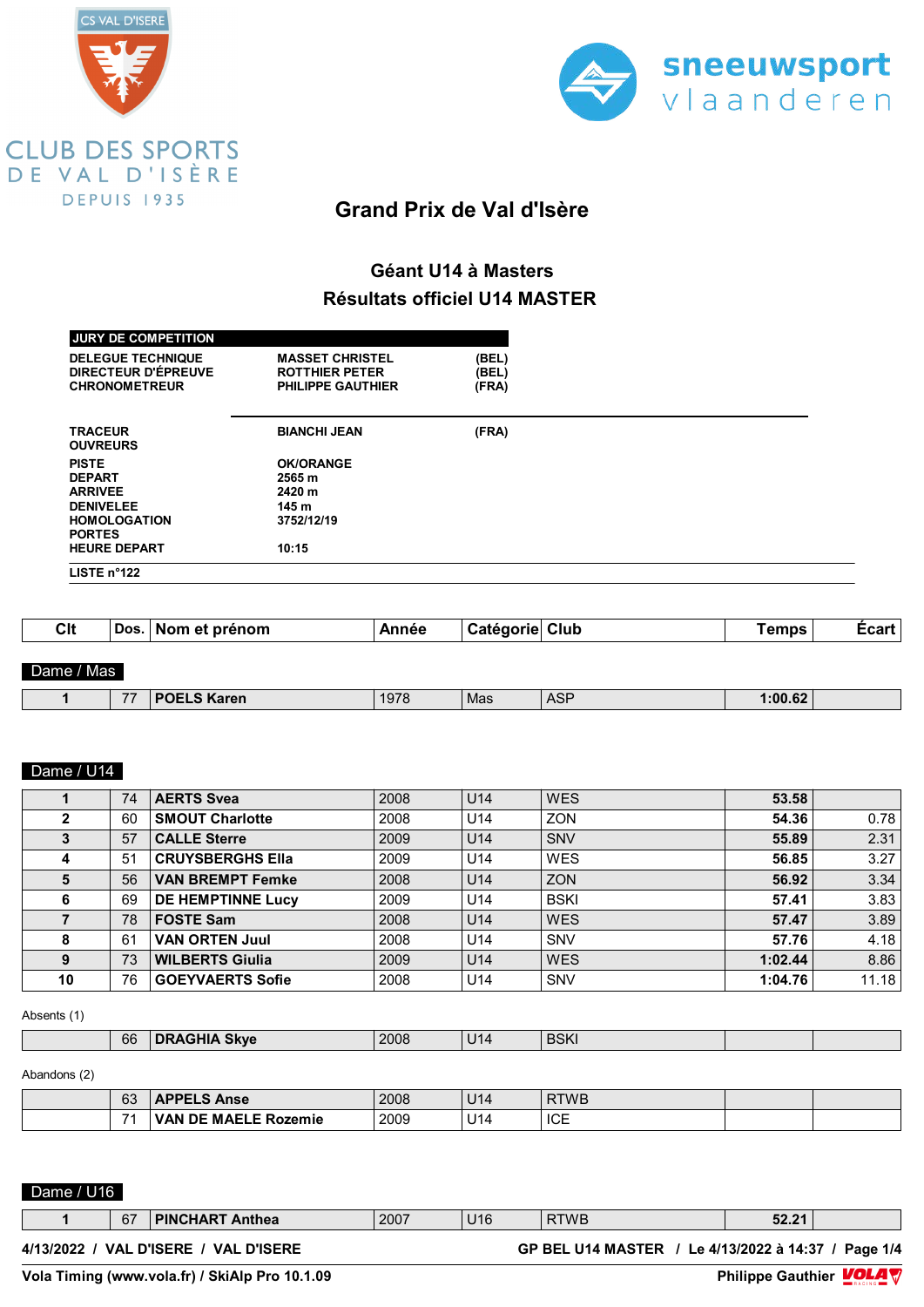## **Géant U14 à Masters Résultats officiel U14 MASTER**

| Clt          |    | ∣ Dos. ∣ Nom et prénom_     | Année | Catégorie Club  |            | Temps   | <b>Ecart</b> |
|--------------|----|-----------------------------|-------|-----------------|------------|---------|--------------|
| $\mathbf{2}$ | 65 | <b>GEERINCK Emma</b>        | 2007  | U <sub>16</sub> | <b>ZON</b> | 55.42   | 3.21         |
| ≏            | 62 | <b>MORIS Cécile</b>         | 2007  | U <sub>16</sub> | ZON        | 56.92   | 4.71         |
|              | 70 | <b>OLYSLAGERS Charlotte</b> | 2007  | U <sub>16</sub> | <b>ICE</b> | 57.73   | 5.52         |
|              | 55 | <b>BAUWENS Axelle</b>       | 2007  | U <sub>16</sub> | <b>SST</b> | 57.94   | 5.73         |
| 6            | 75 | <b>OBBERS Marie</b>         | 2007  | U <sub>16</sub> | <b>WES</b> | 1:01.42 | 9.21         |

#### Absents (1)

| 58 | Aida<br>m | 2006 | U16 | <b>BSKI</b><br>---- |  |
|----|-----------|------|-----|---------------------|--|
|    |           |      |     |                     |  |

## Abandons (1)

| Apandons |                      |                                                                         |      |     |      |  |
|----------|----------------------|-------------------------------------------------------------------------|------|-----|------|--|
|          | $\overline{z}$<br>-- | <b>WUMEERSCH</b><br>$\mathsf{\sim}$ ri Lore $\mathsf{\sim}$<br><b>W</b> | 2006 | J16 | 'WEJ |  |
|          |                      |                                                                         |      |     |      |  |

#### **Dame / U21**

| 54 | <b>MANNES Clémentine</b> | 2005 | U21             | RTWB        | 51.94 |      |
|----|--------------------------|------|-----------------|-------------|-------|------|
| 52 | <b>LAMBERT Maureen</b>   | 2004 | U21             | l RTWB      | 52.79 | 0.85 |
| 64 | <b>PINCHART IIOë</b>     | 2005 | U <sub>21</sub> | <b>RTWB</b> | 53.07 | 1.13 |
| 68 | <b>LUYCKX Stéphanie</b>  | 2003 | U21             | <b>RTWB</b> | 53.72 | 1.78 |
| 79 | <b>NAELTEN Norah</b>     | 2003 | U21             | <b>ASP</b>  | 56.41 | 4.47 |
| 53 | DE DECKERE Saartie       | 2002 | U21             | ASP         | 56.71 | 4.77 |

#### Absents (1)

| __ | 2003<br>WF'<br>59<br>Julie<br>10 <sub>2</sub><br>- IV<br>≒∪∠.<br>,,,,<br><b>VVL-</b> |
|----|--------------------------------------------------------------------------------------|
|----|--------------------------------------------------------------------------------------|

## Homme / Mas

| DEN POCAEDT<br>1070<br>DEN 1<br>VAN<br> | 85 | Jerke | 191 L | Mas | <b>ICE</b> | 49.2 <sub>4</sub> |  |
|-----------------------------------------|----|-------|-------|-----|------------|-------------------|--|
|                                         |    |       |       |     |            |                   |  |

## Homme / S

|             | 87 | <b>DE NUTTE Matthias</b>     | 2000 | $\sqrt{2}$<br>3 | <b>WES</b> | 55.77 |  |
|-------------|----|------------------------------|------|-----------------|------------|-------|--|
| Absents (1) |    |                              |      |                 |            |       |  |
|             | 89 | <b>VAN CEULEBROECK Dries</b> | 2000 | $\sqrt{2}$<br>3 | <b>VDW</b> |       |  |

## Homme / U14

| 106 | <b>BRIES Tibo</b>          | 2008 | U <sub>14</sub> | <b>ASP</b>  | 53.54   |      |
|-----|----------------------------|------|-----------------|-------------|---------|------|
| 107 | <b>BAIVERLIN Ferre</b>     | 2009 | U14             | SNV         | 57.47   | 3.93 |
| 111 | <b>BYNENS Damiaan</b>      | 2008 | U <sub>14</sub> | SNV         | 58.28   | 4.74 |
| 128 | <b>ZAMPARUTTI Noah</b>     | 2009 | U <sub>14</sub> | <b>RTWB</b> | 59.14   | 5.60 |
| 122 | <b>LINTERMANS Mats</b>     | 2009 | U <sub>14</sub> | SNV         | 59.37   | 5.83 |
| 121 | <b>DUERINCKX Xander</b>    | 2008 | U <sub>14</sub> | SNV         | 59.46   | 5.92 |
| 113 | <b>MUSIEK Victor</b>       | 2008 | U <sub>14</sub> | <b>RTWB</b> | 1:00.34 | 6.80 |
| 115 | <b>DEMEULENAERE Joseph</b> | 2008 | U14             | <b>ICE</b>  | 1:02.33 | 8.79 |

#### Absents (3)

| $\sim$<br>2008<br>ZON<br>siebe<br>$\sim$ 14<br>. .<br>--<br>౻∠ |  |  |  |  |
|----------------------------------------------------------------|--|--|--|--|
|                                                                |  |  |  |  |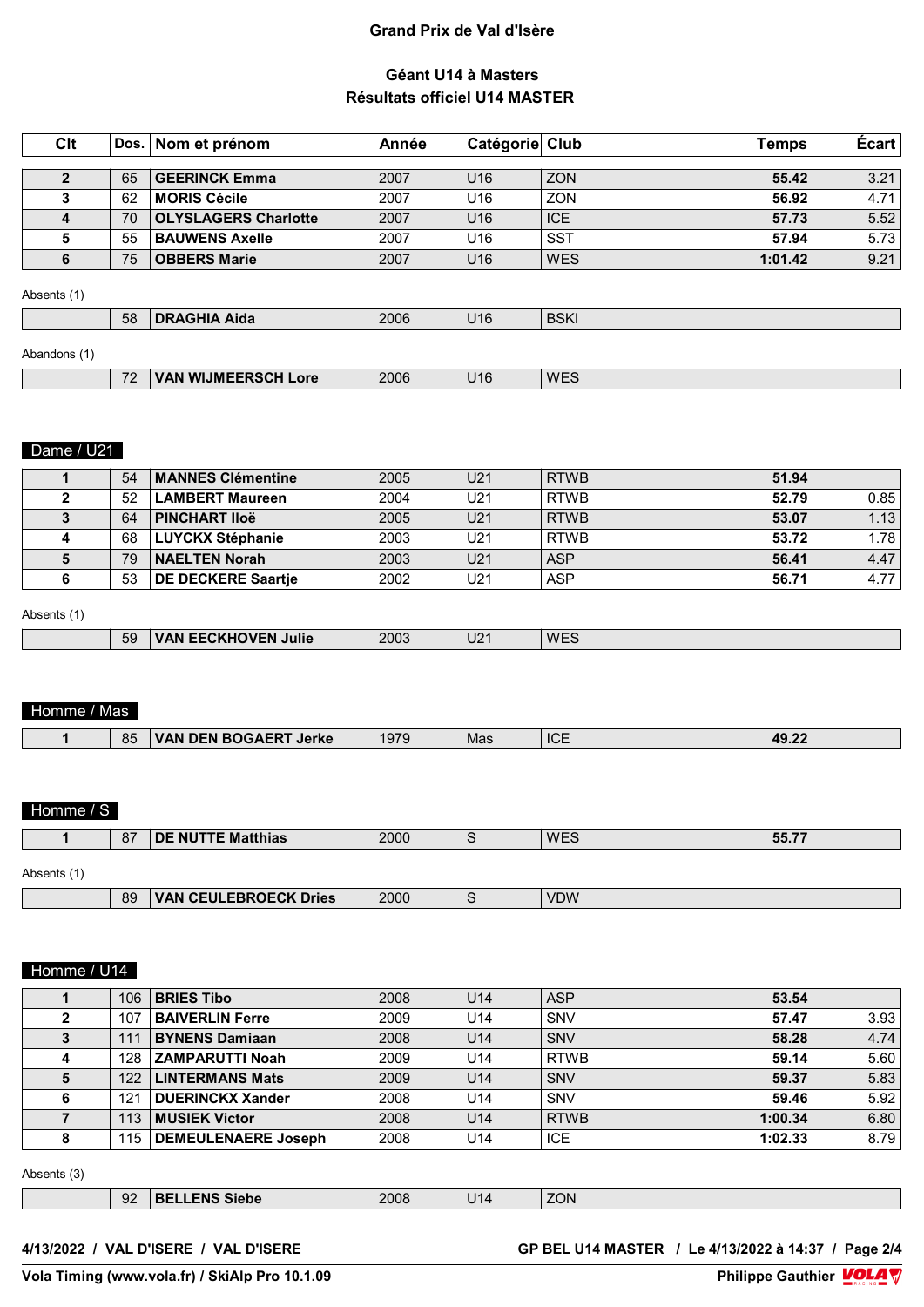## **Géant U14 à Masters Résultats officiel U14 MASTER**

| Clt |     | Dos.   Nom et prénom_        | Année | Catégorie Club  |            | Temps | Ecart |
|-----|-----|------------------------------|-------|-----------------|------------|-------|-------|
|     |     |                              |       |                 |            |       |       |
|     | 109 | <b>VAN DEN BOGAERT Robin</b> | 2009  | U <sub>14</sub> | <b>ICE</b> |       |       |
|     | 125 | <b>DETAVERNIER Onno</b>      | 2009  | U <sub>14</sub> | WES        |       |       |
|     |     |                              |       |                 |            |       |       |

Abandons (2)

| 10 <sub>1</sub> | <b>DEN BOGAERT</b><br>Lars<br>VAN | 2009 | l 14<br>U 14 | <b>ICE</b> |  |
|-----------------|-----------------------------------|------|--------------|------------|--|
| 104             | REVER<br>Matthias<br>VАN          | 2008 | 114<br>ິ     | <b>ICE</b> |  |

# Homme / U16

| 1101111107001  |     |                              |      |                 |             |         |       |
|----------------|-----|------------------------------|------|-----------------|-------------|---------|-------|
|                | 93  | <b>BOUAS Christos</b>        | 2006 | U <sub>16</sub> | <b>SNV</b>  | 50.19   |       |
| $\mathbf{2}$   | 82  | <b>VAN ORTEN Stef</b>        | 2006 | U16             | <b>SNV</b>  | 50.82   | 0.63  |
| 3              | 95  | <b>MELONI Francois</b>       | 2006 | U <sub>16</sub> | <b>BSKI</b> | 51.12   | 0.93  |
| 4              | 99  | <b>APPELS Siebe</b>          | 2007 | U16             | <b>RTWB</b> | 52.79   | 2.60  |
| 5              | 94  | <b>MANN?S Robin</b>          | 2007 | U <sub>16</sub> | <b>RTWB</b> | 53.21   | 3.02  |
| 6              | 83  | <b>VAN BREMPT Robbe</b>      | 2007 | U16             | <b>ZON</b>  | 53.54   | 3.35  |
| $\overline{7}$ | 97  | <b>VANHECKE Victor</b>       | 2006 | U <sub>16</sub> | <b>RTWB</b> | 54.08   | 3.89  |
| 8              | 102 | <b>DE HEMPTINNE Timothy</b>  | 2007 | U16             | <b>BSKI</b> | 54.09   | 3.90  |
| 9              | 96  | <b>DEJONCKHEERE Gilles</b>   | 2006 | U <sub>16</sub> | <b>ICE</b>  | 56.39   | 6.20  |
| 10             | 123 | <b>MONTBALIEU Marius</b>     | 2007 | U16             | <b>ICE</b>  | 57.59   | 7.40  |
| 11             | 124 | <b>VANSTEENKISTE Juul</b>    | 2007 | U <sub>16</sub> | <b>ICE</b>  | 58.14   | 7.95  |
| $12 \,$        | 114 | <b>DE KINDER Lars</b>        | 2007 | U16             | <b>WES</b>  | 59.06   | 8.87  |
| 13             | 116 | <b>MEULDERS Jules Moritz</b> | 2007 | U <sub>16</sub> | <b>WES</b>  | 59.62   | 9.43  |
| 14             | 119 | <b>DERAEDT Maxim</b>         | 2007 | U16             | <b>CAS</b>  | 1:00.17 | 9.98  |
| 15             | 110 | <b>WOUTERS Ruben</b>         | 2007 | U <sub>16</sub> | <b>RTWB</b> | 1:00.61 | 10.42 |
| 16             | 103 | <b>CRUYSBERGHS Mauro</b>     | 2007 | U16             | <b>WES</b>  | 1:02.37 | 12.18 |
| 17             | 127 | <b>LEFERE Jules</b>          | 2007 | U <sub>16</sub> | <b>ICE</b>  | 1:02.91 | 12.72 |

Absents (1)

|                  | 131              | DETAVERNIER Louie  | 2007 | U <sub>16</sub> | <b>WES</b>  |  |
|------------------|------------------|--------------------|------|-----------------|-------------|--|
|                  |                  |                    |      |                 |             |  |
| Abandons (1)     |                  |                    |      |                 |             |  |
|                  | 100 <sub>1</sub> | VON MACH Christian | 2006 | U <sub>16</sub> | <b>RTWB</b> |  |
|                  |                  |                    |      |                 |             |  |
| Disqualifiés (1) |                  |                    |      |                 |             |  |

# 117 **VAN HECKE Eliot** 2008 U16

## Homme / U21

| 91  | <b>VANREUSEL Kélian</b> | 2003 | U21             | <b>SNV</b> | 48.64 |       |
|-----|-------------------------|------|-----------------|------------|-------|-------|
| 81  | <b>DEPONDT Bram</b>     | 2003 | U <sub>21</sub> | WES        | 51.04 | 2.40  |
| 130 | <b>SNYKERS Milan</b>    | 2005 | U <sub>21</sub> | <b>WES</b> | 52.63 | 3.99  |
| 88  | <b>DE BRAUWER Niels</b> | 2002 | U <sub>21</sub> | WES        | 53.62 | 4.98  |
| 112 | <b>DE BIE Louis</b>     | 2003 | U <sub>21</sub> | <b>ZON</b> | 56.99 | 8.35  |
| 105 | <b>DESMET Leon-Remi</b> | 2005 | U <sub>21</sub> | <b>ICE</b> | 57.48 | 8.84  |
| 90  | <b>GEERINCK Mikolai</b> | 2005 | U <sub>21</sub> | <b>ASP</b> | 58.71 | 10.07 |

Absents (2)

| 108 | <b>EECKHOVEN.</b><br><b>TN Alexander</b><br>VAN | 2005 | 110.<br>UZ. | <b>WES</b> |  |
|-----|-------------------------------------------------|------|-------------|------------|--|
| 126 | ∩⊧<br>Jack                                      | 2003 | U2          | WES        |  |